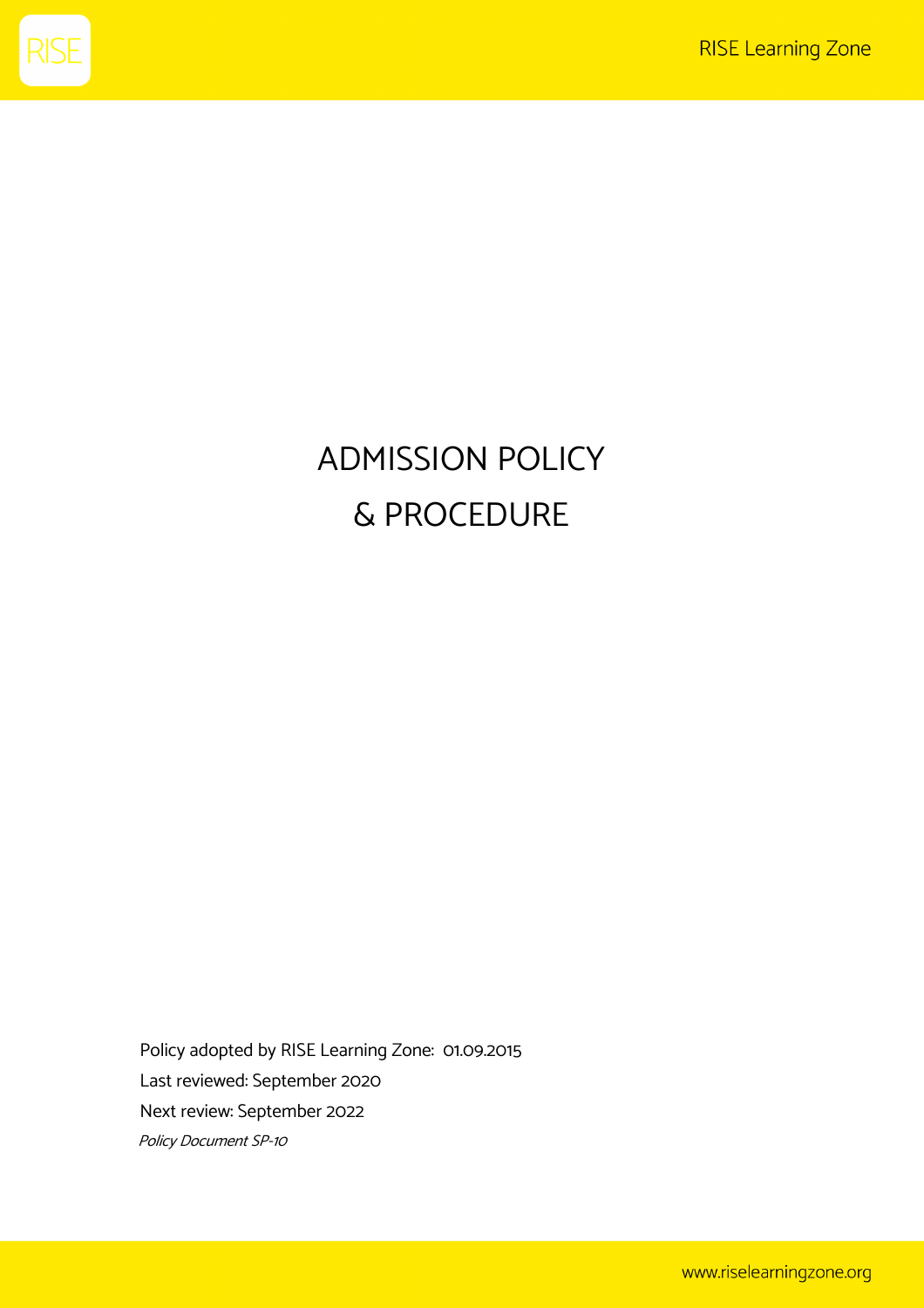## RISE LEARNING ZONE ADMISSION POLICY & PROCEDURE

As a fully inclusive educational service provider we aim to take pupil referrals for our alternative provision programme from a number of referral sources (usually schools).

Admission to the provision is for any student who is struggling to fit into the pattern of normal education for one reason or another, especially those who are not expected to achieve well in the normal school curriculum, and would benefit from participation in a foundation learning programme that is focused on their needs and is flexible to their behaviour patterns.

We are happy to admit young people either at the beginning of the school year, or on a roll-on, roll-off basis throughout the year. We are used to accepting referrals during the school year, and of managing high turnover. Whilst we accept that it is best for the young person, it is often the nature of alternative provision that things change quickly. We keep up-to-date attendance and achievement data, and would be able to pass a young person's learning and achievements over to another provider or back to the home school quickly, so as not to further disrupt a young person's education. The flexibility of our provision also ensures that we are able to accommodate young people who arrive mid year, to ensure that they are very quickly given t he support they need to catch up, or to fit in with the current students and take an effective part in the learning process. All learners will get the opportunity to achieve something, whether or not they participate in the full year curriculum.

## **The Admissions Process**

• We will admit Key Stage 4 pupils, aged 14 to 16 years, who for one reason or another are not engaging fully in their formal education; or in the post 16 age category but currently NEET (not in employment, education and training).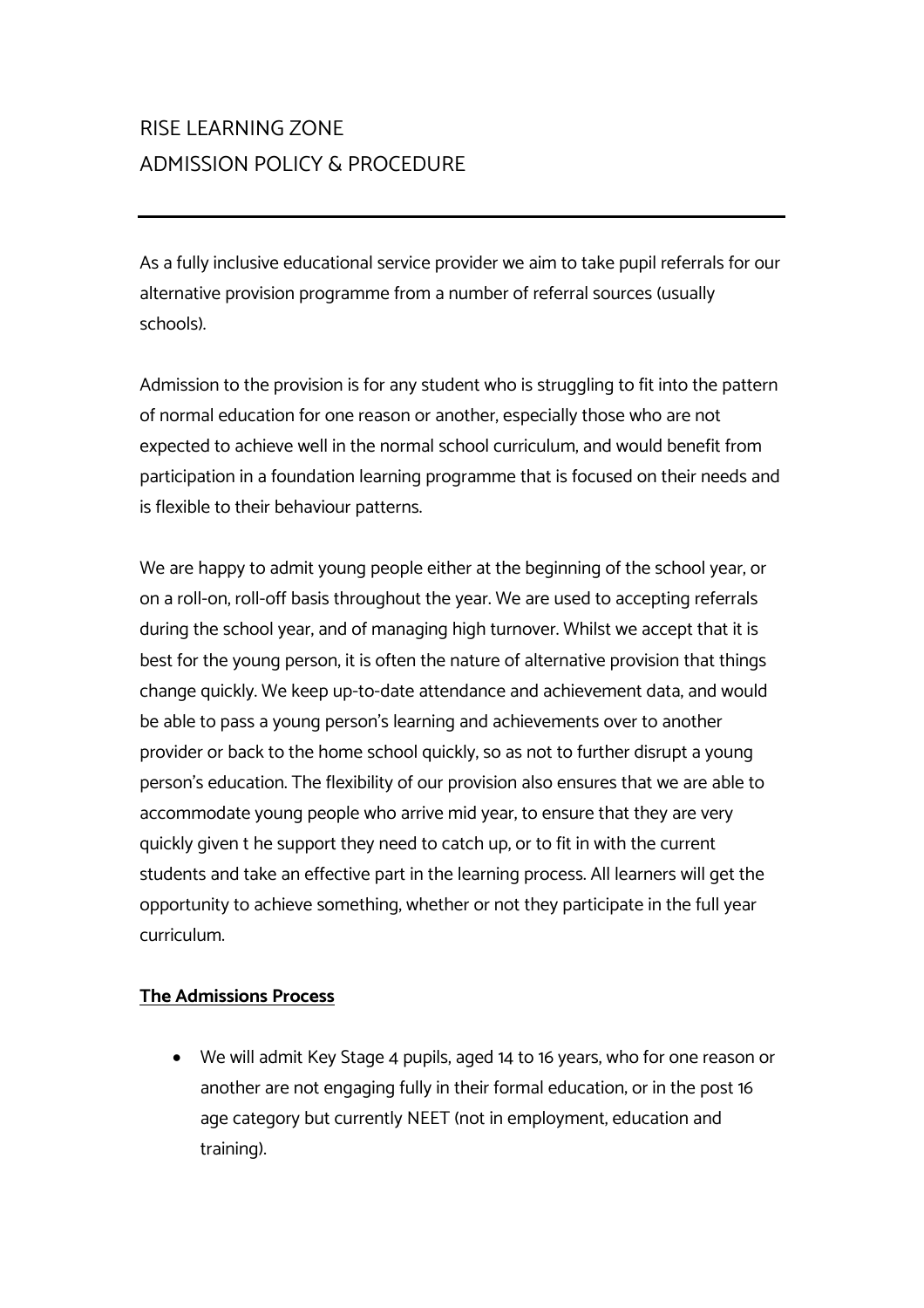- Referrals can be made at any time during the academic year in a "roll on, roll off" model of admission, and we can admit a pupil at any time, up to our maximum number of pupil places.
- Admissions are made on a "first come, first served" basis, although priority for the Year 11 places is given to those students who were with us during Year 10.
- Given the nature of our referrers, we understand that a waiting list would not be appropriate, as referrers normally will not be able to wait for a place to become available. However where a referrer requests that we let them know when a place becomes available we will ensure this is done.
- There are no formal selection criteria, and no prior returning is required before students can be admitted onto the programme as the referring schools/agencies that we work with have already assessed our provision as a viable option for their pupils.
- A place is allocated provisionally to the pupil, before initial discussion.
- Pupils, parent/s and a representative from the referring school/agency will then come along to an initial discussion. This is a mutual discovery process during which we let all parties have information about the provision the can expect to participate in, our expectations for all of our pupils in terms of behaviour and achievement, and to inform the student of our responsibilities and promises to them as equal participants in their education. The parent/s and pupil discuss what they feel they need us to offer in order for the pupil to succeed.

• In order to comply with parent/s' requirements for their child, they have to establish that we are the right option for their child to be able to learn. The initial discussion is used in order for the parent/s to establish whether they feel that their criteria and expectations for their child's education will be met by us.

- After the initial discussion the pupil, parent/s and referrer take the information away and discuss the option.
- After discussion with the referrer, it is the parent/s and pupil's choice as to whether or not they feel we are the appropriate place for them. They then have to inform their link teacher at their current school of their decision, who will inform us, and initiate paperwork as necessary.
- Once, after that discussion, the pupil decides that they would like to our provision, we will send out a parental contact, permissions and medical form,